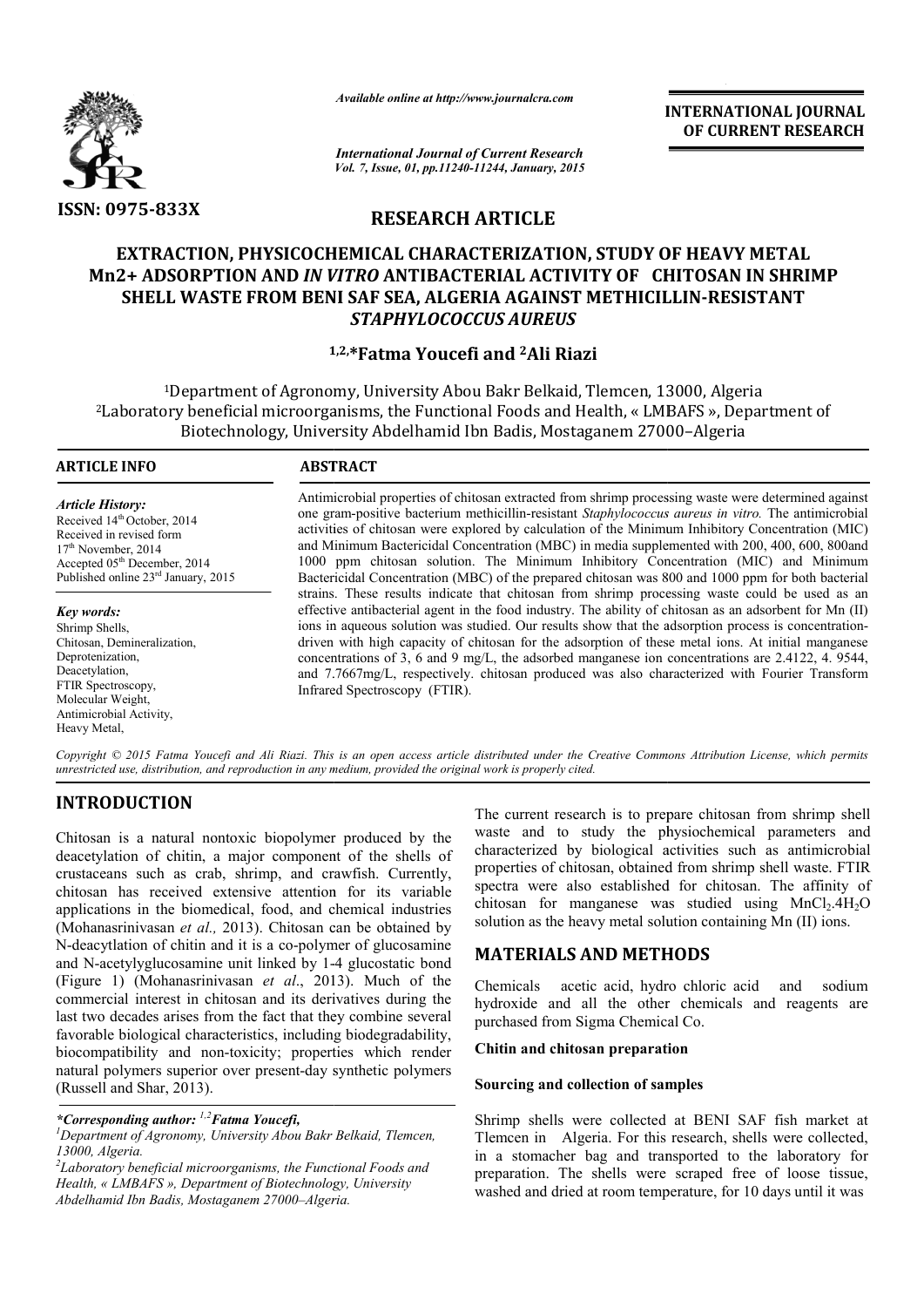

**Figure 1. Chemical structure of 100% acetylated chitin (A) and chitosan (B)**

well dried and crispy, grounded to pass through a 0. 5-0.8 mm sieve. Then they were subjected to demineralization, deproteinization and deacetylation

#### **Demineralization**

Demineralization was carried out in 2M HCl, at ratio 1:15  $(w/v)$ , at room temperature, stirred constantly overnight It was observed that the emission of  $CO<sub>2</sub>$  gas depends upon the mineral content. The sample was then washed thoroughly with tap water several times to neutrality. The chitin was dried at ambient temperature (30  $\pm$  2°C). The dried chitin was pulverised into powder using a dry Grinder

#### **Deproteinization**

Dried shell waste was washed with tap water and deproteinised by boiling in 3% aqueous sodium hydroxide for 15 min, after chitin was carried out using 2M NaOH at ratio 1:10 NaOH at 60 °C. The treatment was repeated several times. The absence of proteins was indicated by the absence of color of the medium at the last treatment, which was left overnight. Then the resulting solution was washed with water to neutrality. The purified chitin was dried at 50 °C to constant weight.

#### **Deacetylation of chitin**

The chitin (10 g) was put into 50% NaOH at ratio 1:20 at  $60^{\circ}$ C for 8 h to prepare crude chitosan. After filtration, the residue was drained off and washed with tap water to neutrality. The crude chitosan was obtained by drying in an air oven at 50°C overnight. The chitosan was derived as a white powder.

#### **Measurement of degree of N-deacetylation**

The samples of chitin and chitosan produced were characterized by Fourier transformed infrared (FTIR) spectroscopy (Bruker Alpha-T) in the range of 400 to 4000 per cm. Samples of chitin and chitosan (10g) were mixed with 100 g of dried potassium bromide (KBr) and compressed to prepare a salt discs (10 mm diameter). The disks were conditioned in a desiccator placed in an oven at 80°C for 16 hr before analysis for reading the spectrum. The absorbances at 1655 and  $3450 \text{ cm}^{-1}$  were used to calculate the DD according to the following equation (Md Rabiul Hussain, *et al.,* 1978)



Where DD is deacetylation degree; A 1655cm-<sup>1</sup> and *A* 3450cm-<sup>1</sup> are absolute heights of absorption bands of amide and hydroxyl groups. The factor 1.33 denoted the value of the ratio of A1655 / A3450 for fully Nacetylated chitosan.

#### **Micro organisms**

Bacterial culture of methicillin-resistant *Staphylococcus aureus* used in the present studies which is commonly associated with food product as a result of human handling (Kunin, 1987) was obtained from local hospitals. Methicillinresistant *Staphylococcus aureus* was pre-cultured into trypticase soy broth (TSB) (Difco Laboratories, Detroit, MI) containing  $0.6\%$  (w/v) yeast extract (TSBYE) (Difco) at 37 °C for 24 h. The culture was kept refrigerated on tryptose soy agar slants during the experiment.

#### **Determination of antibacterial activity**

Bacterial inoculums were prepared by Clinical and Laboratory Standards Institute (CLSI) guideline. Bacterial cultures were emulsified in normal saline and turbidity was matched with 0.5 McFarland turbidity standards. The agar cup method (Barry, 1980) was followed to investigate the antibacterial activity of the preparations. 0.1 mL of TSBYE broth culture of the test organism were firmly seeded over the Mueller-Hinton Agar (MHA) plates. Wells of 6 mm diameter was punched over the agar plates using a sterile cork borer. The bottoms of the wells were sealed by pouring 80 μL of molten MHA into the scooped out wells. Five different concentrations (200, 400, 600, 800 and 1000 ppm) were used to evaluate the effects of concentration of chitosan against Methicillin-resistant *Staphylococcus aureus*. The same volume of water was added to the control group. These samples were added at initial of cultivation. Using a micropipette, solutions was added to different wells in the plate. These plates were then kept at low temperature (4ºC) for 2-4 hours and incubated at 37 ºC for 24 hours. After the incubation period formation of zones around the wells, confirms the antibacterial activity of the respective preparations.

## **Determination of MIC and MBC**

Serial two*-*fold dilutions of the antimicrobial agent were prepared in the appropriate culture medium in sterile 96*-*well round*-*bottom polystyrene microtiter plates (Greiner Bio*-*One GmbH). Liquid culture of the test strain methicillin-resistant *Staphylococcus aureus* was inoculated from an overnight culture (5% [vol/vol]), and allowed to grow in the respective broth in a rotary incubator at 37°C. The MIC was read as the least concentration of the antimicrobial agent resulting in the complete inhibition of visible bacterial growth after 24 *-* 48 h of incubation at 37°C. Antibacterial activities were also expressed as the MBC (minimum bactericidal concentration), defined as the lowest concentration of the antimicrobial agent reducing the bacterial inoculum by  $\geq 99.9\%$  within 24 h. The MBC was assigned by estimating the viable count in 20*-*μl aliquots from each well of the microtiter plates showing absence of growth.

#### **Sorption of manganese ions on chitosan**

20mg/L manganese solution was prepared by dissolving 8.99 mg analytical grade MnCl<sub>2</sub>.4H<sub>2</sub>O powder in distilled water, contaminated water for treatment using chitosan.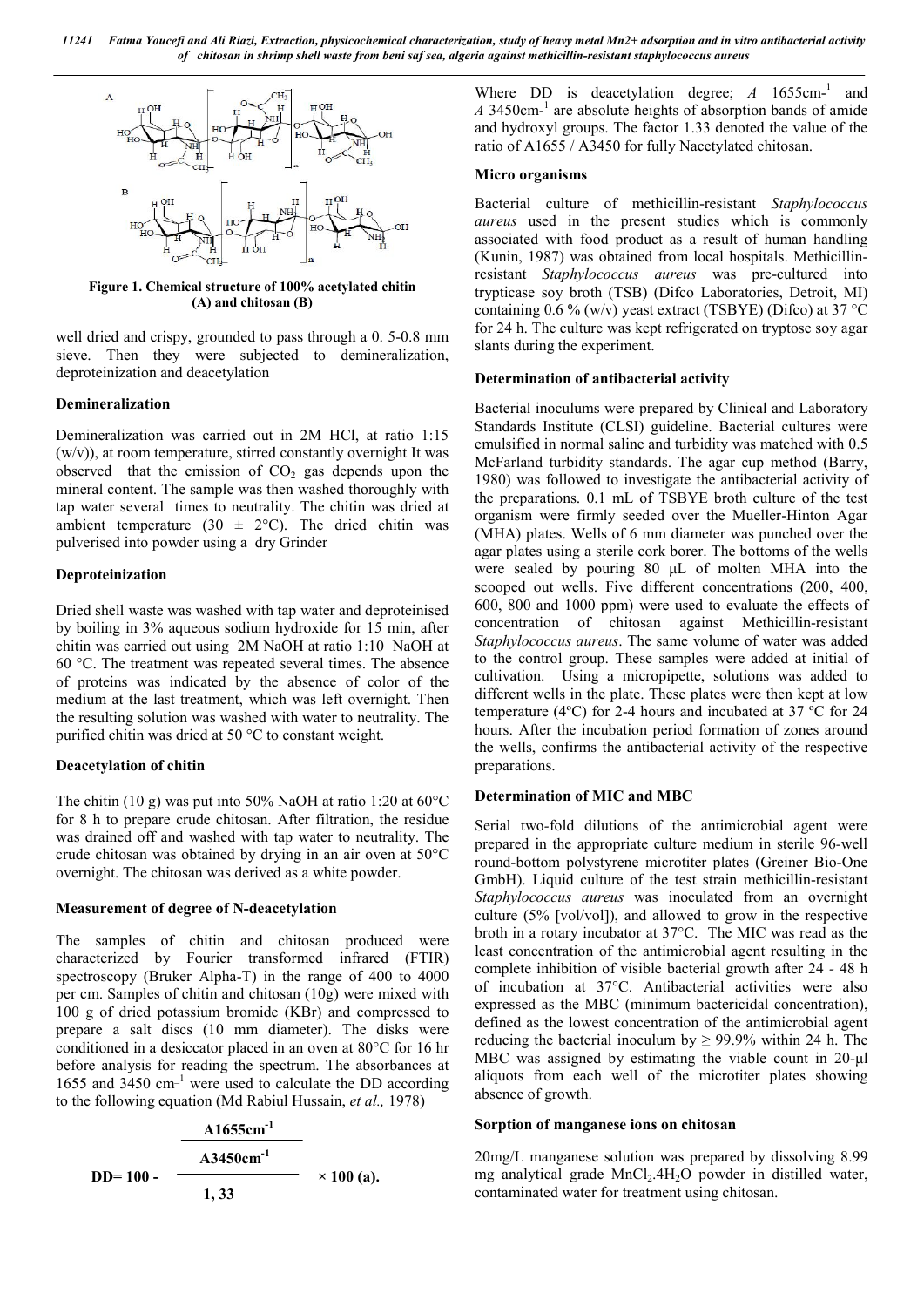This solution was kept as stock solution and 3, 6 and 9 mg/L solutions were prepared by diluting stock solution. 50ml of  $3$ mg/L MnCl<sub>2</sub> solution was taken and  $50$ mg of chitosan was added. Then the mixture was continuously stirred using magnetic stirrer for 1 hours at room temperature (28°C), after that solution was filtered using Whatman filter paper no 2 and 3mg/l MnCl<sub>2</sub> solution were analyzed using atomic adsorption spectroscopy to determine amount of manganese absorbed by chitosan. The same steps were repeated to the other dilute solutions.

#### **Statistical analysis**

Statistical analysis was conducted using ANOVA analysis (StatBox logiciel, GrimmerSoft; version 6.4, France). Comparisons were made using Student–Newman–Keuls test for multiple comparisons. A *P<0.05* was considered statistically significant. All data presented are mean values of triplicates obtained from three separate runs ( $n = 5$ ).

#### **RESULTS AND DISCUSSION**

#### **Degree of Deacetylation (DD)**

The degree of deacetylation (DD) was calculated by using the equation (a) and FT-IR (infrared spectroscopic analysis) of the prepared chitosan**.** The DD is an important parameter affecting solubility, chemical reactivity, and biodegradability. Depending on the source and preparation procedure, DD may range from 30% to 95% (Abdulwadud Abdulkarim1 *et al*., 2013)**.** This study revealed that, DD of the prepared chitosan is 75%. It is rare that the production of chitosan with 100% degree of deacetylation is achievable. Therefore, commercial chitosan with various degree of deacetylation in the range of 75–85% is commonly found.

#### **FT-IR spectral analysis**

The FT-IR spectrum of the chitosan sample from the shell recorded 16 peaks in the range of 689.40/cm and 3430.02 /cm (Figure 2). The FT-IR spectra of shell extracted chitosan showing the absorbance band at 3430.02cm- 3258.97/cm, 3100.03/cm,2877.11/cm,2325.01/cm, 1652.30/cm,1629.99/cm, 1556.30/cm,1377.02/cm,1380.11/cm,1258.98/cm,1155.03/ cm, 1168.38/cm,1009.11/cm, 951.78/cm, and 689.40/cm.

The region between 3000/cm and 3500/cm indicates the hydroxyl stretching vibration. This band is broad because of the hydrogen bonds.The peak at 2877.11/cm represents the characteristic -CH- stretching vibrations. The OH band overlaps the stretching band of NH. Another significant change is observed in the region from 1000 cm-1 to 1200cm-1.

In this region chitosan presents a broad band centered it 1155.03/cm associated with the stretching of C=O. It is also observed It is interesting that the absorption peak of chitosan at1629.99cm-1 corresponding to the chitosan  $NH<sub>2</sub>$  band, and the band at 1652.30 cm-1 corresponds to the amide I stretching of  $C = O$ . The extensive use of antimicrobial agents and the evolutionary antimicrobial resistance strategies of bacteria have resulted in the global increase of nosocomial infections making it necessary to embark on a continued search for new antimicrobial compounds. The antimicrobial activity of chitosan has been recognized and is considered to be one of the most important properties, corresponding directly to their possible biological applications. Chitosan had broad spectrum antimicrobial effects. This study has been conducted to assess inhibitory effects of chitosan in terms of MIC and MBC. The Minimum Bactericidal Concentration (MBC) is the lowest concentration of antibiotic required to kill 99% of the germ.



**Figure 2. FTIR of prepared chitosan**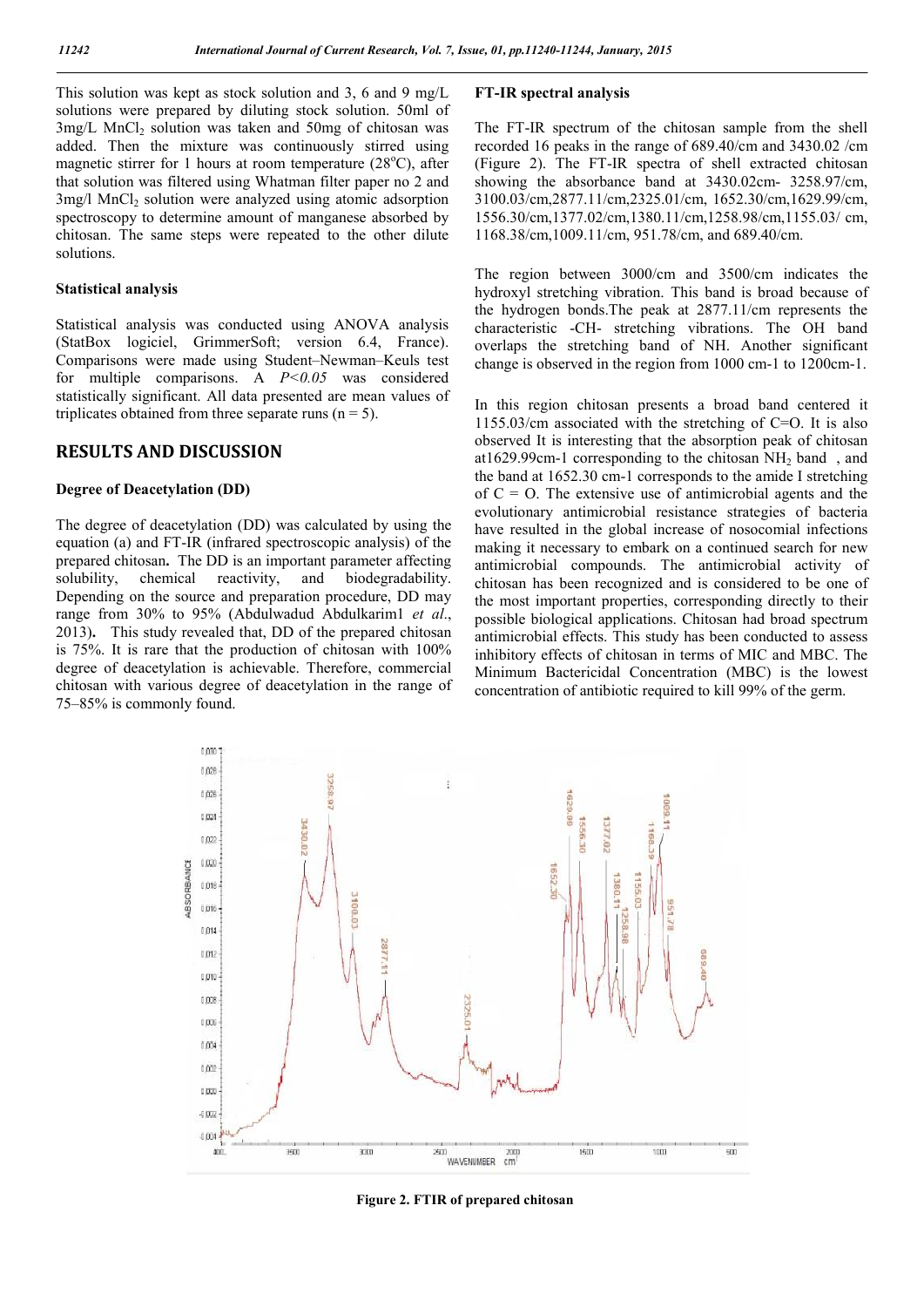*11243 Fatma Youcefi and Ali Riazi, Extraction, physicochemical characterization, study of heavy metal Mn2+ adsorption and in vitro antibacterial activity of chitosan in shrimp shell waste from beni saf sea, algeria against methicillin-resistant staphylococcus aureus*



#### **Figure 3. Antimicrobial activity and zone of inhibition of chitosan (mm) SD (n=5)**

Effect of chitosan obtained from the shrimp shells was evaluated against methicillin-resistant *Staphylococcus aureus* and the results are presented in Table 1.

This electrostatic interaction results in twofold interference: by promoting changes in the properties of membrane wall permeability, thus incite internal osmotic imbalances and consequently restrain the growth of microorganisms (Shahidi *et al*., 1999) and by the hydrolysis of the peptidoglycans in the microorganism wall, leading to the leakage of intracellular electrolytes such as potassium ions and other low molecular weight proteinaceous constituents (e.g. proteins, nucleic acids, glucose, and lactate dehydrogenase) (Chen *et al*., 1998), (Papineau, 1991). Visual confirmation of an effective membrane lyses been also reported on gram-negative and gram-positive bacteria (Chung and Chen, 2008). Since such mechanism is based on electrostatic interaction, it suggests that the greater the number of catonized amines, the higher will be the antibacterial action (Másson *et al*., 2008)*.*

#### **Sorption of manganese ions on chitosan**

During recent years, heavy metal pollution of the aquatic environment has become a worldwide problem because most of them have toxic effects on organisms. Both essential and non-essential heavy metals have a particular significance in human health when used for drinking purpose.

**Table 1. MIC and MBC of prepared chitosan against methicillin-resistant** *staphylococcus aureus*

| Concentration(ppm) growth in peptone broth         |                          |                          |     |     |     |     |           |           |
|----------------------------------------------------|--------------------------|--------------------------|-----|-----|-----|-----|-----------|-----------|
|                                                    | 1200                     | 1000                     | 800 | 600 | 400 | 200 | MIC (ppm) | MBC (ppm) |
| methicillin-resistant <i>staphylococcus aureus</i> | $\overline{\phantom{0}}$ | $\overline{\phantom{a}}$ |     |     |     |     | 800       | 1000      |

**Table 2. amount of manganese adsorbed after adding 50mg of chitosan with 28º C and pH=5.4 (atomic absorption method)**

| Total Mn $2+$ in original solution (ppm) | Total Mn 2+ after addition of chitosan (ppm) (adsorb) |
|------------------------------------------|-------------------------------------------------------|
|                                          | 2.4122                                                |
|                                          | 4 9544                                                |
|                                          | 7.7667                                                |

As shown in Figure 1 chitosan markedly inhibited the growth of methicillin-resistant *Staphylococcus aureus*,. The activity increased with increasing concentration of chitosan. The inhibition zone diameter for methicillin-resistant *Staphylococcus aureus* was in the range of 11-29mm, the highest antibacterial activity against the strain of methicillinresistant *Staphylococcus aureus* was 29 mm with 1000 μg/mL chitosan. The MBC and MIC values of chitosan was measured by macro and micro broth dilution techniques and results are presented in Table 1. The Minimum Bactericidal Concentration (MBC) is the lowest concentration of antibiotic required to kill 99% of the germ. Not as commonly seen as the Minimum inhibitory Concentration (MIC). It can be determined from broth dilution MIC tests by sub culturing to agar media without antibiotics. Antimicrobials are usually regarded as bactericidal if the MBC is no more than four times the MIC (Jones *et al*., 1985).According to previous studies (Blois Jia *et al*., 2001) the antibacterial activity of chitosanmay result from its polycationic structure due to the protonation of –NH2 on the C-2 position of the Dglucosamine repeat unit. Positively charged chitosan can bind to bacterial cell surface which is negatively charged and disrupt the normal functions of the membrane by promoting the leakage of intracellular components or by inhibiting the transport of nutrients into cells (Helander *et al*., 2001), (Rhoades and Roller, 2000).

The concentration of manganese was recorded in in original solution ranging from 3,6 and 9 ppm. After Chitosan–sand treatment, metal concentration ranged from 2.4122, 4.9544 and 7.7667ppm respectively. The efficiency of Mn 2+ removal was 80.40, 82.57and 86.29 %. The highest efficiency rate was found with concentration of manganese 3 ppm (Table 2).

#### **Conclusion**

Conclusion In this study chitosan has been successfully prepared from shrimp shell waste. By employing FTIR spestroscopy, all functional groups in chitosan macromolecules are elucidated characterization of the prepared chitosan showed that it can be used commercially. chitosan from shrimp shell waste have excellent antibacterial activity against gram- gram-positive bacterium methicillin-resistant *Staphylococcus aureus*.

Chitosan could be a good source of drugs that may be used against bacterial infection. The study indicated that Removal rate of metal is excellent Chitosan based adsorbent may offer an alternative to traditional treatment methods. The unique properties of Chitosan together with availability, makes Chitosan an exciting and promising agent for the purification of surface water for household drinking purpose